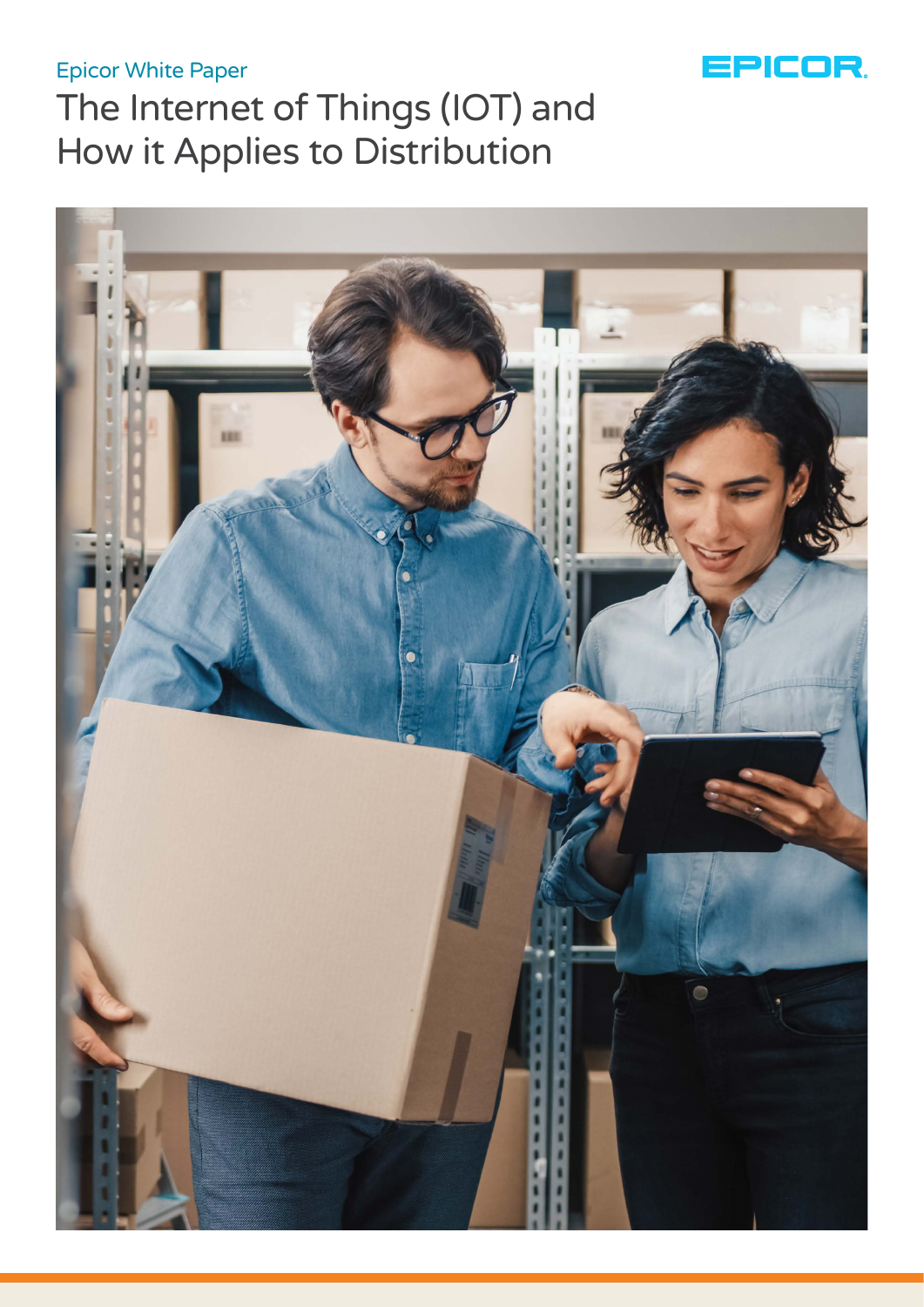## The Internet of Things (IOT) and How it Applies to Distribution

#### Executive Summary

The term Internet of Things (IoT) has become increasingly more common in the distribution space. But what does it actually mean, and is this something that distributors should pay attention to?

IoT is about collecting data that was not previously available from machines that you interact with every day. This additional data provides unique insights into your business and allows you to make decisions and take actions to achieve growth.

#### **Introduction**

There is a lot of buzz around the Internet of Things (IoT), but what does it really mean, and what difference does it make to you? Is this just another fad that large companies buy into and then a few years later abandon because it was too costly and didn't deliver any tangible benefits?

IoT is one component of a wider conversation around digitalization and leveraging technology to increase not only the efficiency of operations—including manufacturing, warehousing, delivery etc.—but also the levels of customer support to drive growth and profit.

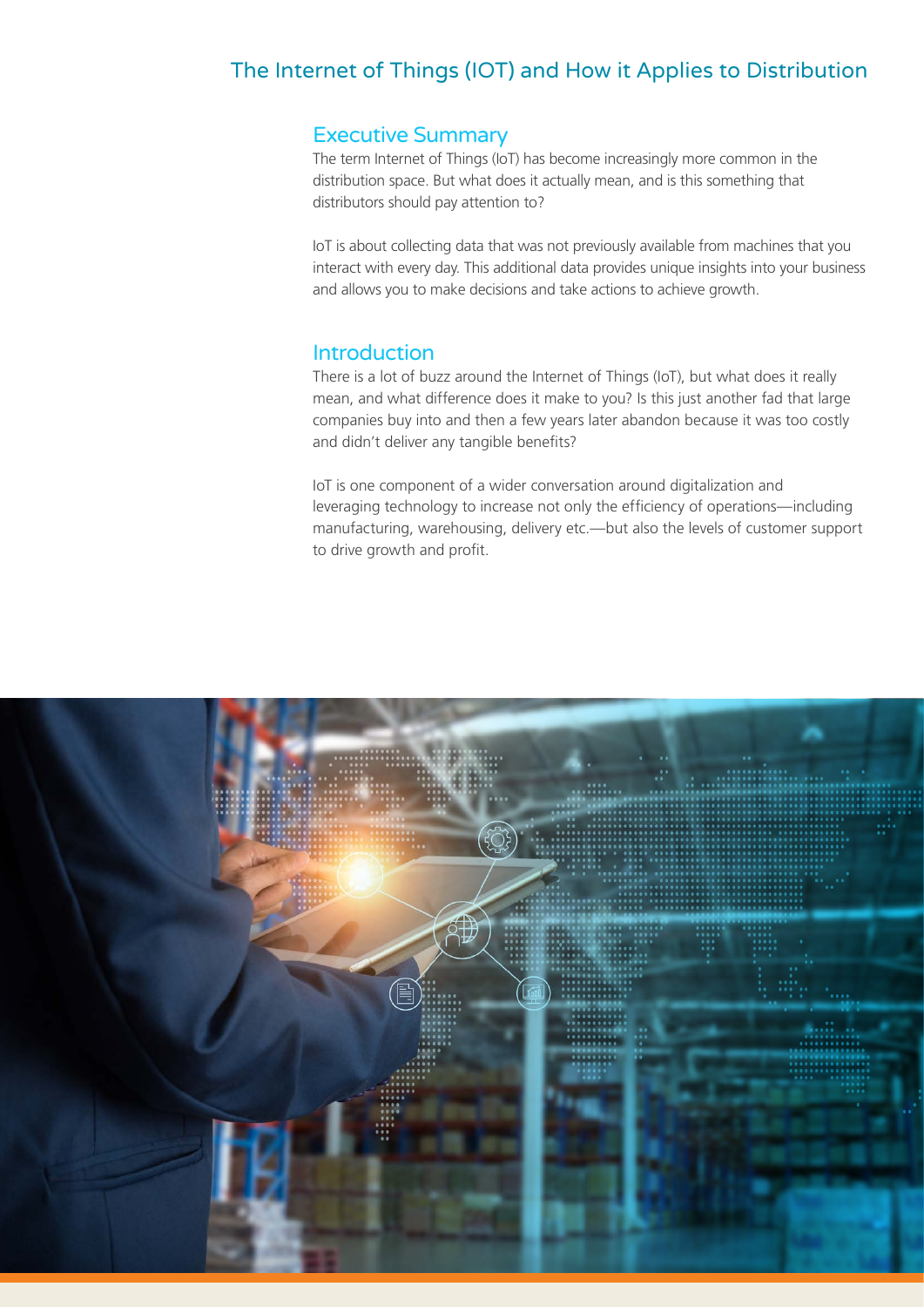## The Internet of Things (IOT) and How it Applies to Distribution

#### What is IOT?

The Internet of Things is a method of collecting data without requiring people to get involved. It's machine to machine data collection at its most basic level. It means that information can be collected by a device or sensor and passed over a network—including the Internet—to a computer for storage or processing. IoT also allows you to access data from places that traditionally have been inaccessible or too costly to obtain, thus providing an entirely new set of data to utilize.

By itself, a sensor or piece of equipment is typically limited in its ability to process any kind of data that it collects. IoT supports bidirectional communication that allows for a necessary hand-off of data collected in order to make sense of it. The result of the data analysis can drive an action by a piece of equipment—from anything as simple as tripping an actuator, to something as complex as initiating a robot to pick and deliver stock from a bulk storage location.

#### How does it apply?

IoT can provide you with exciting new data about your business that you have not previously had before. It allows you to use this data to make real-time decisions and even communicate back to your machine. However, the real benefit does not come from the collection of data in and of itself, but the analysis of it and the actions taken after such analysis.

#### Where might it be applied?

IoT can be deployed anywhere there is a condition that can be measured. However, it is important that you measure data that will make a difference to your organization. For example, humidity can be measured, but will measuring it have an impact on you or your client's business?

If you are in the lumber or produce industry—where humidity can cause warping of wood planks or food spoiling, respectively—then something like humidity may be a consideration for replenishment of inventory levels.

#### What does it take to make it work?

The requirements for using IoT from a component perspective are simple. You just need three things. See below. The requirements for using IoT from a component perspective are simple. You just need three things:

#### **1. A sensor or device for registering a measurement**

This can be anything from an RFID tag and reader that collects the information as the tag is passed by, to a temperature sensor connected to an enterprise asset management system, to a GPS.

#### **2. A connection to the Internet**

This can be anywhere from the internal network—the sensor can be connected to the Internet if the device can access the Internet. Connections can be made either tethered, connected with a wire, or untethered with a wireless connection. How the connection is made is dependent on your circumstances, the device support, and location. If, for example, the device is collecting temperature readings from the top of Mount Everest, it is unlikely to be connected to a wire and will in all probability use a wireless Internet connection to pass information to the processing point.

#### **3. A computer system for processing the information**

Once the data is collected and dispatched, it needs to be analyzed and acted upon. All the heavy lifting of data analysis, trending, and actioning can be done by the processing system—reducing the need for complex processing resources in each IoT sensor and significantly lowering their cost and complexity.

The prerequisite for the computer system is the ability to integrate with the sensors and process the amounts of data that will be received. As use of IoT devices becomes accepted and more prevalent, the system needs to be able to scale to accept the additional burden, as well as stay current with the latest technologies to accept new types of devices.

Putting the computer system in the cloud is a great way to focus the business on using the tools—rather than maintaining the software. The connectivity, high availability, and scalability of the cloud means that the solution is going to be constantly available to connect to—and not run out of—resources as more data and processing is required. Cloud provides for constant replication and backups of data, so in the event of interruption by a disaster, the risk of losing data is minimized.

#### What are the returns?

There are several benefits that revolve around increased productivity, improved business decisions, and better customer experience—all of which may lead to lower costs, higher margins, and increased growth.

Being able to collect data without dedicating human labor to the effort is the obvious immediate benefit. This means that those resources can be utilized to do something more productive.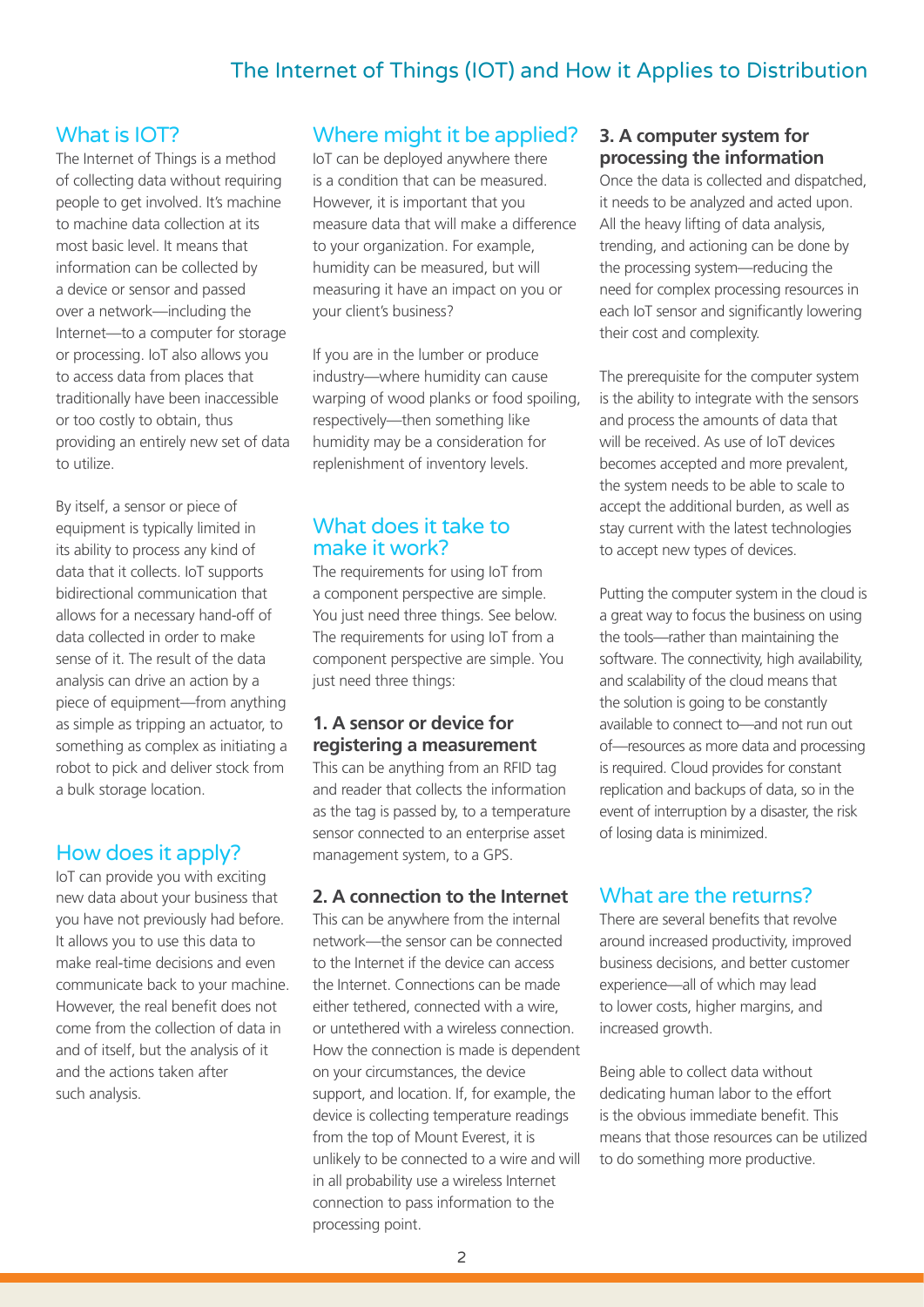Being able to align business resources based on circumstances is an even more powerful outcome. Knowing where materials are outside the confines of your immediate environment allows you to plan for receipt, picking, and shipment of outgoing orders. Tracking information on dispatch of a shipment to receipt by the client allows feedback to the client on request, in the event of issues.

Consider IoT applied to your ERP system. Modern ERP systems provide rules-based logic to be applied to data and workflows so that the data received can trigger events and notifications. For example, a temperature drop or increase in humidity can trigger the generation of a service order to check equipment. Speeding notification of an issue increases responsiveness and reduces the potential for damage to or loss of your inventory.

Another example of how IoT can impact your business is determining inventory reductions—via an RFID notification—of items passing a check point level that triggers a replenishment order to be created or released. Triggering customer demand without interacting with you via phone or email shortens the order or replenishment cycle and helps meet their demand sooner all while potentially carrying less inventory to do so.

### Categorization of potential benefit of IoT combined with your ERP

| Category                                   | <b>Benefit</b>                              |                                                                                                                                                                                                  |
|--------------------------------------------|---------------------------------------------|--------------------------------------------------------------------------------------------------------------------------------------------------------------------------------------------------|
| Productivity                               | Real-time data visibility                   | Know every measured condition, real-<br>▶<br>time. Alerts and automation provide<br>immediate notification of a condition,<br>guide action and correct a condition<br>without human intervention |
| Customer Experience                        | Improved coordination                       | Align the supply chain from supplier to<br>▶<br>client through improved visibility<br>Lower inventory holdings,<br>▶<br>increase response                                                        |
| Productivity                               | Seamless supply chain                       | $\blacktriangleright$ Visibility across the supply chain enables<br>correction of issues and confirmation<br>of plans<br>Lower inventory holdings,<br>▶<br>increase response                     |
| Productivity/<br><b>Business Alignment</b> | Reduced inventory<br>loss/ damage/ spoilage | Visibility and automation reduce<br>▶<br>inventory loss, and wastage from<br>measured negative conditions such as<br>damage or spoilage<br>Lower inventory holdings,<br>▶<br>increase response   |
| Customer Experience                        | Increased efficiency                        | Actions can be taken faster<br>▶                                                                                                                                                                 |
| Customer Experience                        | Inventory pin<br>pointing speed             | Less time finding inventory speeds pick<br>▶<br>and movement of stock                                                                                                                            |
| <b>Business Alignment</b>                  | Reduction in data<br>reporting errors       | $\blacktriangleright$ Less data errors means less unfilled<br>orders or excess stock<br>Lower inventory holdings,<br>▶<br>increase response                                                      |
| Productivity                               | Faster decision-making<br>processes         | With better data, decisions can be<br>▶<br>made both more quickly and at lower<br>levels of the organization; closer to<br>decision requirement                                                  |
| <b>Business Alignment</b>                  | Asset management<br>utilization             | Managing assets more effectively<br>▶<br>reduces asset requirement through<br>increased utilization                                                                                              |
| <b>Business Alignment</b>                  | Forecasting<br>Improvements                 | Ensures assets (time/ inventory/ capital)<br>▶<br>are appropriately planned, avoiding<br>shortage or excess<br>Lower inventory holdings,<br>increase response                                    |